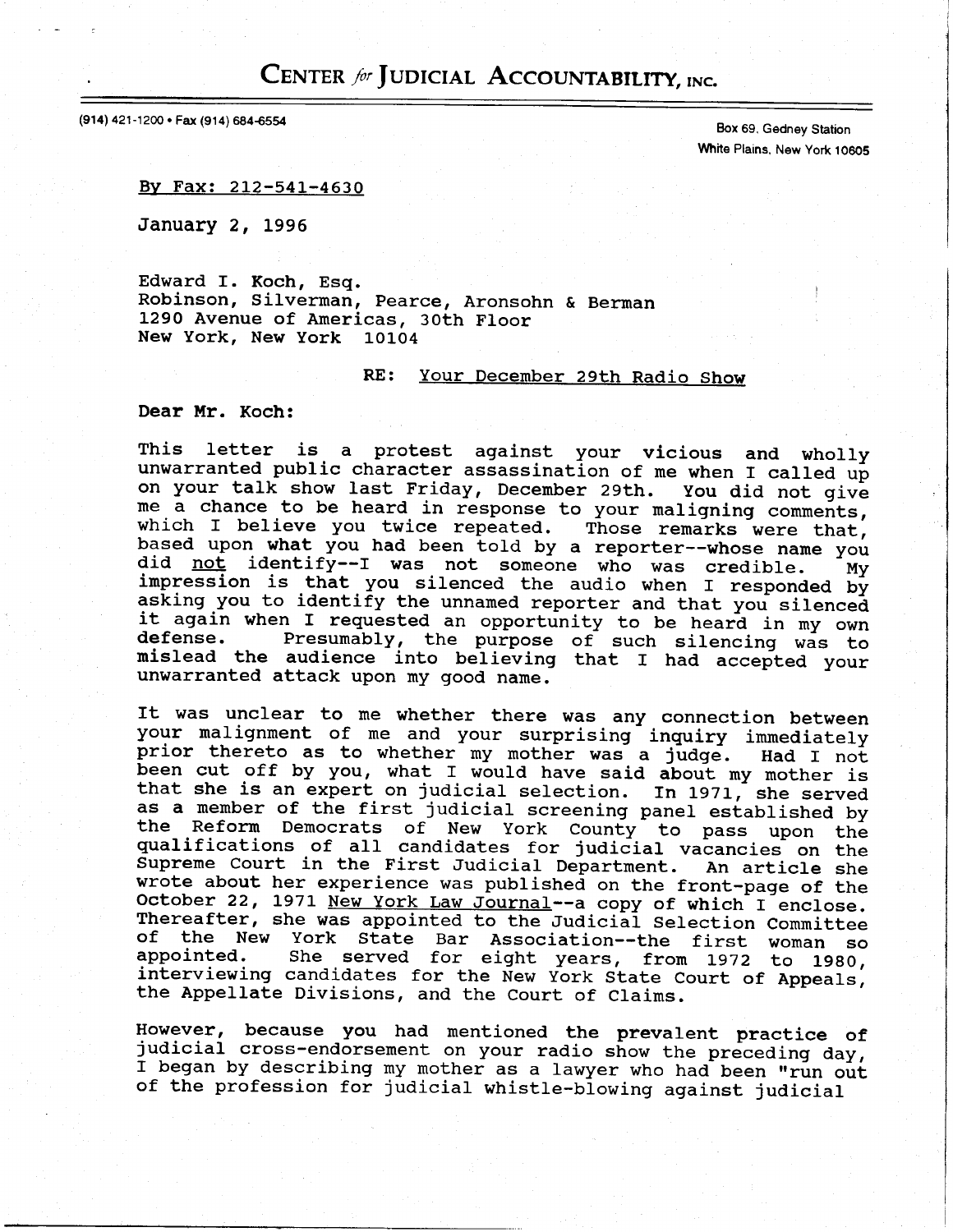cross-endorsement". It was my impression that you "spoke over" my remarks so as to prevent the listening audience from hearing about her legal challenge to "judicial cross-endorsement".  $\tilde{A}$ description of that historic challenge and the vicious judicial retaliation to which my mother has been subjected was published as an Op-Ed ad in the October 26, 1994 New York Times, reprinted<br>on November 1, 1994 in the New York Law Journal. For your on November 1, 1994 in the New York Law Journal. information, Jay Diamond of WABC Radio found the story so important and compelling that he interviewed my mother on his radio show the very night the Times' advertisement appeared.

It was right after my brief response to your inquiry about my mother that--out of the blue--you announced that there had been a reporter with you when f had called in on the Dick Oliver show the previous day (Thursday). According to you, this unnamed reporter told you that you should not believe anything I said.

By contrast to the maliciousness of this unnamed reporter, whose identity I demand to know, it must be stated that the WABC Radio staff was so impressed by my remarks on Thursday's Dick Oliver show that they invited me to be interviewed by Curtis Sliwa the next day, Friday, December 29th. Indeed, not only did Mr. Sliw interview me in the 7:17 a.m. time slot, but he thought enough of the work of the work of our Center--which advocates opening the judicial screening process to the public--that he asked me to recite the Center's phone number for the listening audience.

Ironically, about an hour before f called the Dick Oliver show on Thursday, relating what had taken place at the previous day's<br>"public" hearing of the Mayor's Advisory Committee on the<br>Judiciary, I telephoned your law office. I did so in the Judiciary, I telephoned your law office. I did so in the<br>belief--plainly mistaken--that you would be interested in the belief--prainry mistaken--that you wourd be interested in the rrshamn nature. of the ttpublictt- hearing conducted by the Mayorrs Advisory Committee on the Judiciary. In addition to leaving my name, I left a message identifying myself as having been the only member of the public to have given testimony at that "public" hearing

I do not know whether you were aware of that telephone message when you heard my call on the Dick Oliver show. However, because you began your own radio program by responding critically to the comments I had just made on the Dick Oliver show<sup>1</sup>, referring to

 $1$  In response to my remark that "John and Jane Q. Public" did not know about the "public" hearing because the Mayor's Advisory Committee did not place a notice of it in The New York<br>Times, the New York Post, or the Daily News--newspapers of general circulation--but, rather in the New York Law Journal, you commented that Law Journal readers were "the only people who have anything worthwhile to say". At the same time, you also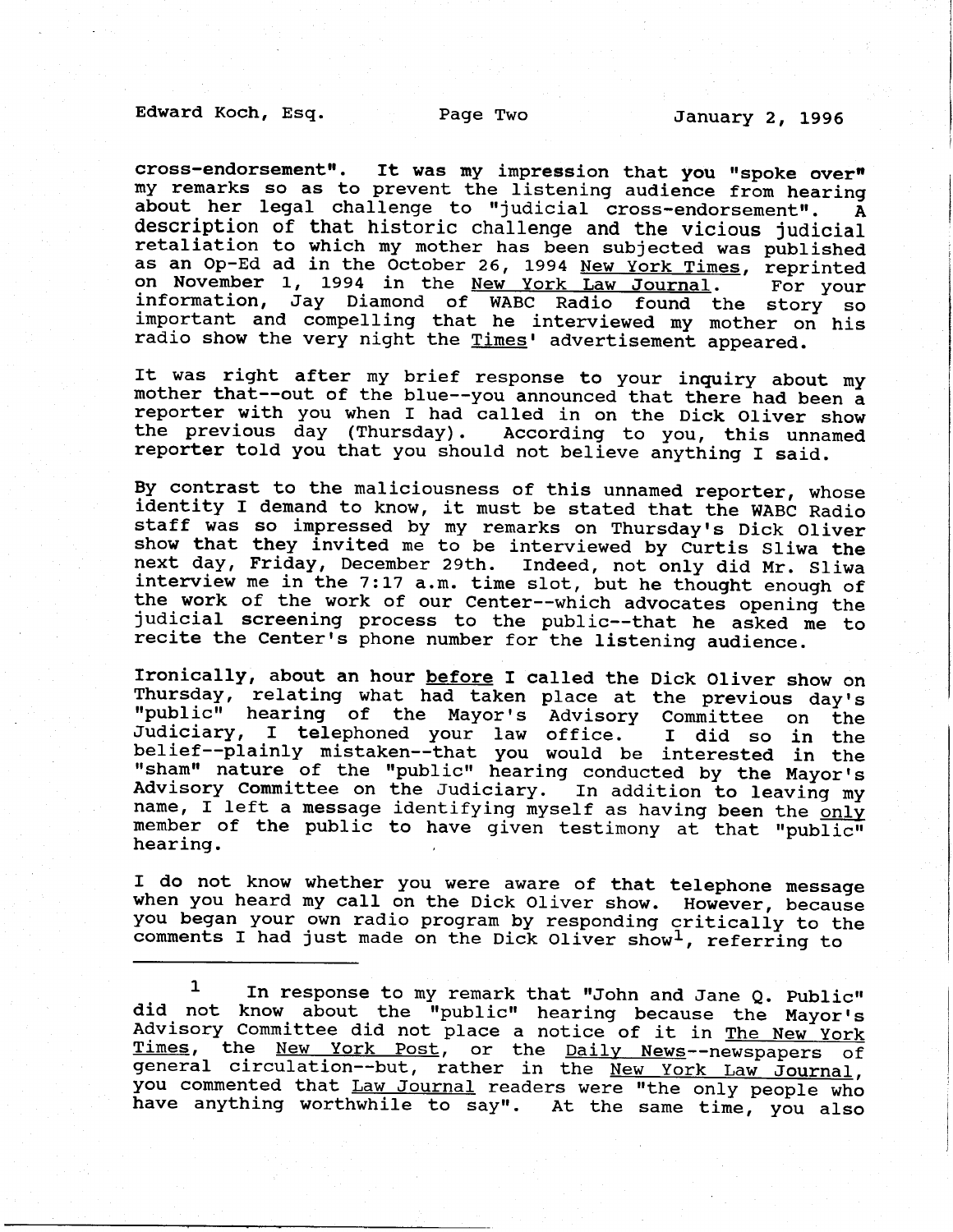Edward Koch, Esq.

me as "that woman", I tried to telephone in to your Thursday show. When your show ended, I had been "on hold" for nearly an hour.

It is my recollection that following the conclusion of your Thursday show, I again telephoned your law office. I identified myself as not only the caller on the Dick Oliver show who you had referred to on the air as "that woman", but as the very person who had telephoned your law office earlier that morning. I also identified that I had "held on" for an hour trying to get through to your radio show.

In any event, in the late afternoon on Thursday, your law office<br>called me back with a most peculiar message. It was that you had called me back with a most peculiar message. It was that you had<br>instructed that I be informed that there was nothing you could do and that I should file a criminal complaint with the Manhatta D.A.'s office. Why you told me that I should file a criminal complaint I don't know--and I said as much in response to such advice.

One final observation is in order. In a manner reminiscent of<br>Clarence Thomas stating to the Senate Judiciary Committee that he had not heard the testimony of Anita Hill, you began your Friday radio show with the surprising announcement that you had not listened to Mayor Guiliani's radio show, which had just<br>concluded. How convenient! Although you and the media have concluded. How convenient! Although you and the media have<br>berated Mayor Guiliani for being "combative", he was--unlike yourself--receptive to what I had to say and a "voice of<br>reason". In addition to asking me to recount what had taken reason. In addition to recover me to recover when place at the "public" hearing of his Advisory Committee on the Judiciary, he expressed his readiness--at least twice--to "work with  $[us]$ " on the issue addressed by my comments, to wit, opening the process of judicial selection to the public.

I am pleased to say that immediately following my radio I am pleased to say that <u>immediately</u> following my radi<br>conversation with Mayor Guiliani, I telephoned City Hall t tc arrange an appointment to discuss with his counsel how the very confidentiality of the judicial screening process utterly skews the process by creating a situation where the lay public and the process by creating a situation where the lay public and<br>legal community are unable to provide the Mayor's Advisory<br>Committee and the City Bar's Judiciary Committee with negative legal community are unable to provide the Mayor's Advisory<br>Committee and the City Bar's Judiciary Committee with negative<br>information about the qualifications of judicial applicants-there being no information available to them even as to the identity of the applicants seeking judicial office.

It is my belief that the reason you shut me off is not because I was not credible, but because you knew I was knowledgeable about

took credit for having introduced the "public" hearing into your appointment process.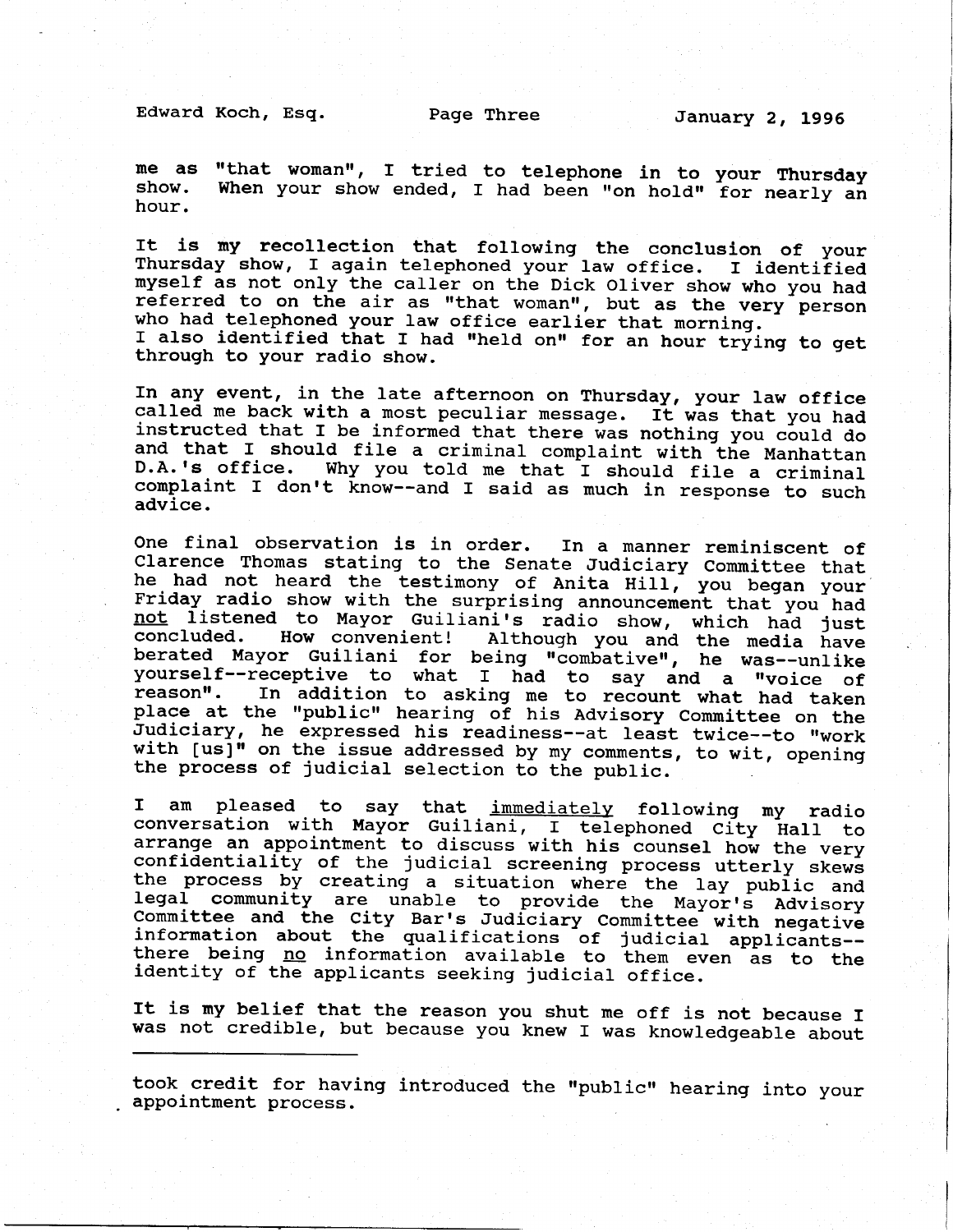Edward Koch, Esq. Page Four January 2, 1996

the judicial selection process--and was going to question you as to your position on opening the judicial screening process to public scrutiny. This would have exposed as "sham" your public scrutiny. This would have exposed as "sham" your<br>posturing about the so-called "merit selection" of judges, which I believe rests on keeping the process "behind closed doors", with the public unable to verify what is taking place.

Indeed, before I went "on the air" with you on Friday, I outlined for the WABC Radio staffer who picked up the phone the questions<br>I would ask you. Those questions I repeat now--and ask you to Those questions I repeat now--and ask you to answer them publicly:

2 .

1. Since judges are public servants--who serve the public and are paid for by them--why should judicial screening be a "behindclosed-doors" process with the public given no opportunity to know the identity and qualifications of applicants for judicial<br>office?

> How can the public independently verify that<br>a judicial screening panel is adhering to "merit selection" principles if it keeps confidential all information about the "pool"<br>of applicants who have applied to it for judicial positions and all information about the recommendees it has forwarded to the mayor--even their names--and when the public is deprived of even the applications of the<br>judicial nominees the mayor appoints?

3. What Justification is there for denying the public access to the applications filed by Mayor Guiliani's judicial nominees with his screening conmittee--or the applications filed with screening panels by judicial nominees appointed by Mayor Oinkins and yourself?

Plainly the only way the public can even begin to sort out the accusations being made by you and Mayor Guiliani is to afford it access to the applications filed by Judge Scwartzwald and Kaye with the Mayor's Advisory Committee on the Judiciary, as well as those filed by Judges Posner and Mr. Torres.

These important points were more fully elaborated by me in my<br>scathing testimony at the December 27th "public" hearing of the<br>Mayor's Advisory Committee on the Judiciary. Since the Mayor's<br>Advisory Committee arranged for t stenographer, I suggest you obtain a copy of the transcript so that you can better understand the significance of these issues.